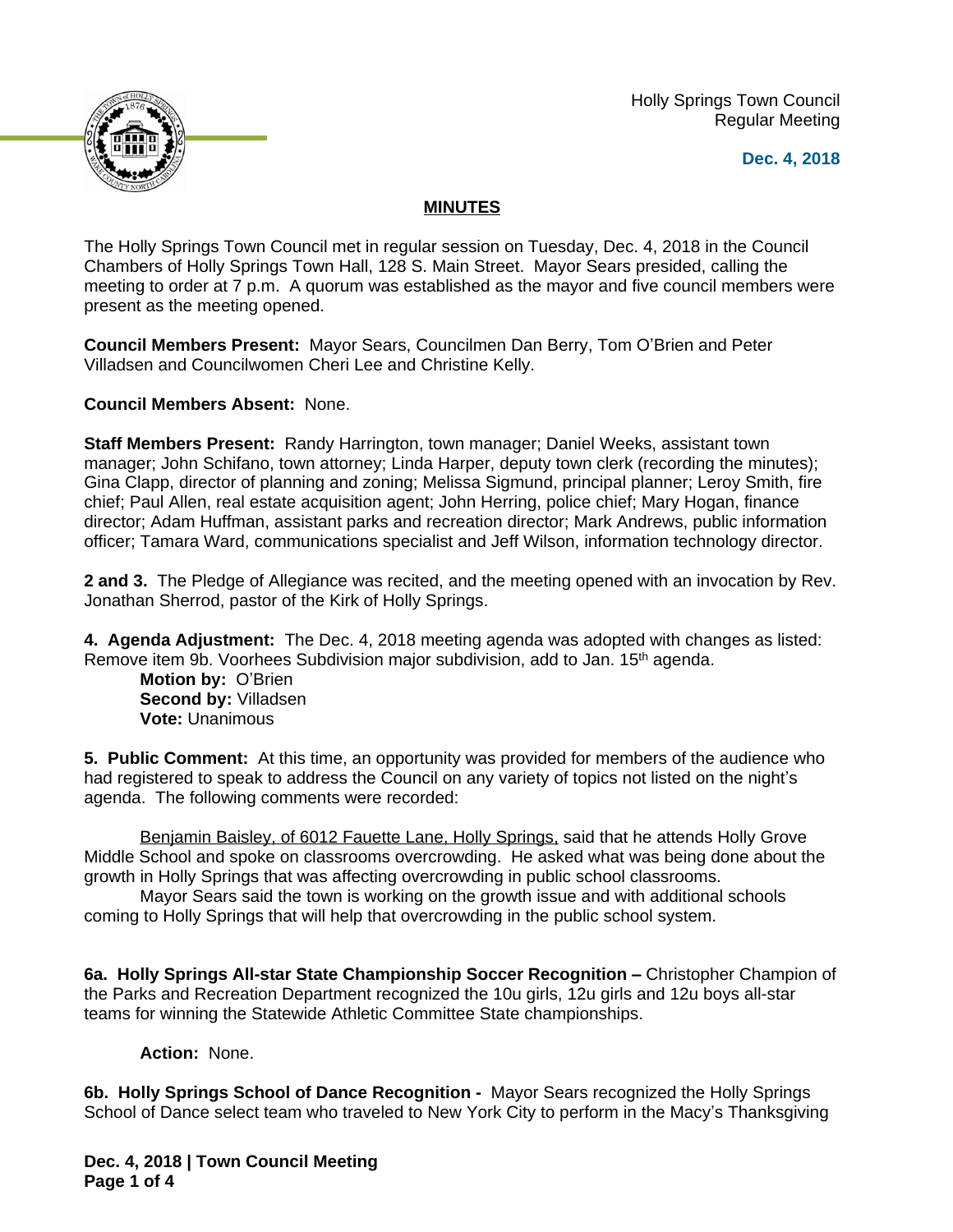Day Parade. Under the direction of Marilyn Chappell, 45 young talented dancers from Holly Springs were part of the larger 600-member Spirit of America Dance Stars.

## **Action:** None.

**6c. Tennis Team League Champions Recognition -** Mayor Sears presented certificates to recognize the accomplishment of the USTA (United States Tennis Association) 18+ 2.5 summer singles players from Holly Springs.

He said the local players won the league with a record 9 wins / 1 loss among the 11 teams in the league.

With their league championship win, the team was invited to the State Championships in Goldsboro in October where they placed second in the state for 2.5 summer singles.

## **Action:** None.

**7a. Springs Fest –** Ms. Christine Quante gave a presentation to highlight "Springs Fest" which is an exciting event to showcase our Town to residents, businesses and tourists planned for April 27, 2019. She said Chamber is working with Parks and Recreation staff for resource costs and partnering with NC Spring Class Race. There will be vendor tents, classic car show, food truck rodeo and bounce houses for the kids. She said more information will be forthcoming at a future Council meeting.

## **Action:** None.

**7b. Audit Report –** Mr. Tom McNeish, of Elliot Davis, PLCC audit firm presented a report and management letter following the firm's annual audit of the Town's financial statements for the fiscal year ending June 30, 2018.

He reviewed the following reports with Council Members:

- Governmental Fund Financial Statements: Statement of revenues, expenditures, and changes in fund balance and changes in budget to actual - general fund.
- Compliance Section of the audit report.

**Action:** The Council approved a motion to accept the annual audit of the Town's financial statement report and management letter for the fiscal year ending June 30, 2018.

**Motion by:** Berry **Second by:** Lee **Vote:** Unanimous

*A copy of the Fiscal Year Audit Report ending June 30, 2018 can be reviewed in the Town of Holly Springs Finance Department.*

**8. Consent Agenda:** The Council approved a motion to approve all items on the Consent Agenda. The motion carried following a motion by Councilman O'Brien, a second by Councilman Villadsen and a unanimous vote. The following actions were affected:

8a. Minutes – The Council approved minutes of the Board's meetings held Nov. 13 and 20, 2018.

8b. Ivy Arbor Way Right of Way - The Council adopted Resolution 18-45 closing order for a portion of Ivy Arbor Way right of way. *A copy of the Resolution 18-45 is attached to these minutes.*

**9a. Ordinance 18-14, Town Code Amendments –** Ms. Clapp said town staff has identified a few areas with conflicting regulations between the Town Code and the Town Code Appendix A: Unified Development Ordinance. This amendment will remove the conflicting regulations by eliminating these rules from the Town Code "proper" and maintain the more current regulations as adopted in

**Dec. 4, 2018 | Town Council Meeting Page 2 of 4**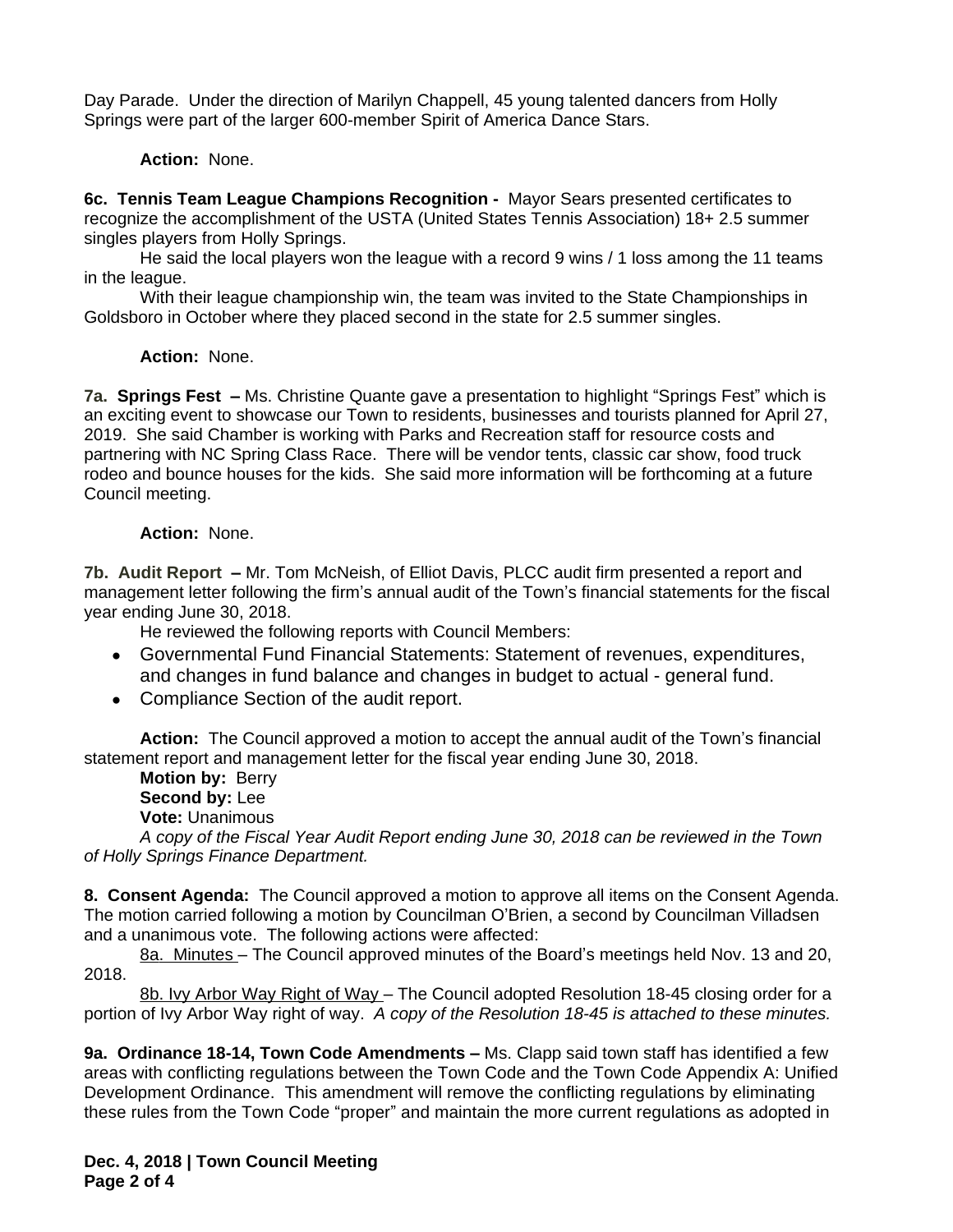the Unified Development Ordinance. These amendments will eliminate opportunities for confusion or conflicting regulation by being included in two different ordinance books.

Ms. Clapp review the following ordinance amendments:

- 1. Add to Table of Contents:
	- Appendix A: Unified Development Ordinance (incorporated by reference) in accordance with Town Ordinance 02-14;
- 2. Part II, Chapter 2, Article I, Section 2-1. Extraterritorial Jurisdiction:
	- maintain NCGS reference and remove current guidelines (no longer valid as our population is now greater than 10,000/25,000);
- 3. Part II, Chapter 4, Article VI: Home Occupations;
	- Note: This section was replaced when the UDO was adopted in November 2002 and being evaluated with annual UDO updates;
	- Eliminate specific regulations and reference regulations in UDO;

4. Part II, Chapter 6 –Code Enforcement, Article I, Section 6-68 - Enforcement of zoning ordinance.

• remove language regarding permit review if building code does not enforce zoning ordinance;

5. Part II, Chapter 6 –Code Enforcement, Article I, Section 6-140:

 Town Council hears appeals to Building Code inspector determinations not Board of Adjustment;

6. Part II, Chapter 6, Article V, Health and Sanitation, Division 2- Abandoned, Junked and Nuisance Vehicles, Section 6-203 Administration:

• Police assists with coordinating the towing of vehicles not Public Works;

7. Chapter 14 –Public Works, Article IV, Streets, sidewalks and other public places, Division 3.5 Developer Agreements:

 Clarify that Development Agreements may include items by multiple departments, not just Planning & Zoning.

**Action:** The Council approved a motion to adopt Ordinance 18-14 to approve and adopt amendments to the Holly Springs Town Code.

**Motion by:** Villadsen **Second by:** Lee **Vote:** Unanimous *A copy of the Ordinance 18-14 is attached to these minutes.*

**9b. Voorhees Subdivision, 18-MAS-02-** This agenda item was removed from the agenda during agenda adjustment to be added to the January 15, 2019 agenda.

**10. Other Business:** None that resulted in Council action.

**11. Manager's Report:** Mr. Harrington reminded the Council of the annual business appreciation reception at the Cultural Center on Thursday, Dec. 6, from 5:30 p.m. to 7:30 p.m.

He reported on House Bill 1110 of local legislation introduced this week and up for a public hearing in the House State and Local Government Committee.

He said that this legislation will have significant impacts to the delivery of fire services within areas of Wake County.

Chief Smith said if adopted, HB1110 would result in the following:

- Remove Fairview fire district from the Wake County fire service district
- Reestablish the prior Fairview fire tax district
- Set the fire tax for the reestablished district
- Transfer all county owned property to the reestablished district
- All privately raised funds within the district would be available for use by the department
- Creates a new board of directors to operate the reestablished district

**Dec. 4, 2018 | Town Council Meeting**

**Page 3 of 4**